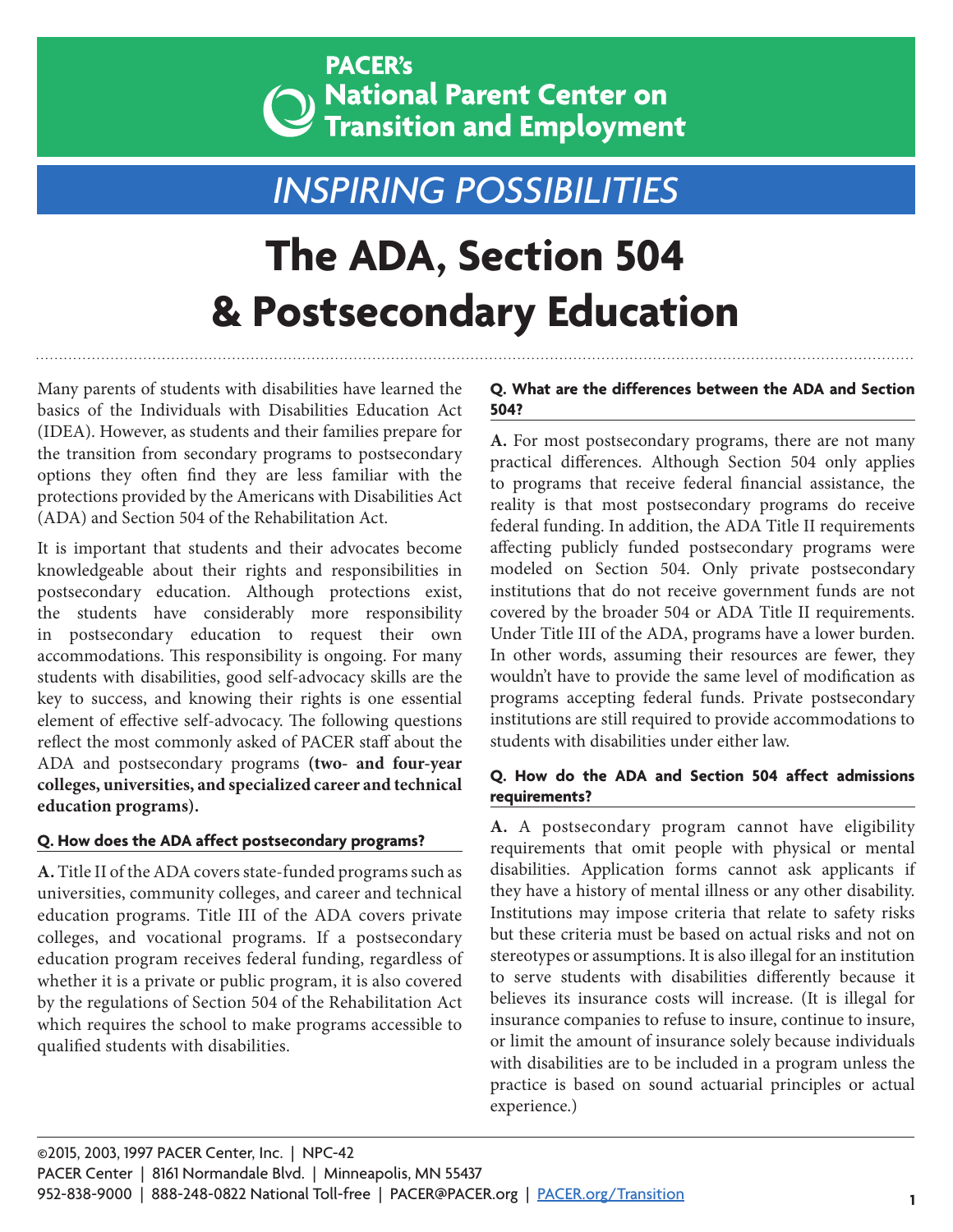#### **Q. What must postsecondary programs provide for students with disabilities?**

**A.** A postsecondary program may not discriminate on the basis of disability. It must ensure that the programs it offers, including extracurricular activities, are accessible to students with disabilities. Postsecondary programs can do this in a number of ways: by providing architectural access, providing aids and services necessary for effective communication and accommodations, and by modifying policies, practices, and procedures.

#### **Q. What are the architectural accessibility requirements that affect postsecondary educational programs?**

**A.** Buildings constructed or altered after June 3, 1977, must comply with the relevant accessibility code required by Section 504. Those built after January 26, 1992, must comply with ADA regulations. Buildings constructed before the 1977 date need not be made accessible if the college or program can ensure that its students with disabilities enjoy the full range of its programs through other means such as relocating classes to an accessible building. All programs and services, however, must be provided in an integrated setting. In some instances, architectural access may be the only way to make a program accessible.

#### **Q. Does the college that accepted a student into its program have to provide him or her with an accessible dorm room?**

**A.** Yes, if that is what is provided to students without disabilities. A postsecondary program that provides housing to its students must provide comparable accessible housing to students with disabilities at the same cost as to others. Accessible housing should be available in sufficient quantity and variety so that the housing options available to students with disabilities are equivalent to those without disabilities.

#### **Q. What kinds of aids and services must postsecondary institutions provide to ensure effective communication?**

**A.** Qualified interpreters, assistive listening systems, captioning, TTYs, qualified readers, audio recordings, taped texts, Braille materials, large print materials, ensuring that online materials are available in an accessible electronic format, and adapted computers are examples of auxiliary aids and services that provide effective communication. Such services must be provided unless doing so would result in a fundamental alteration of the program, or would result in undue financial or administrative burdens. Postsecondary programs that receive federal funds must give primary consideration to the individual's preferred form of

communication unless it can be demonstrated that another equally effective means of communication exists.

#### **Q. How would postsecondary programs modify their policies, practices, or procedures to make programs accessible?**

**A.** The most challenging aspect of modifying classroom policies or practices for students with disabilities is that it requires thought and some prior preparation. The difficulty lies in trying to anticipate needs and be prepared in advance. The actual modifications are rarely substantive or expensive. Some examples are:

- Rescheduling classes to an accessible location
- Using early enrollment options for students with disabilities to allow time to arrange accommodations
- Substituting specific courses required for completion of degree requirements
- Allowing service animals in the classroom
- Providing students with disabilities with a syllabus prior to the beginning of class; clearly communicating course requirements, assignments, due dates, grading criteria both orally and in written form
- Providing written outlines or summaries of class lectures, or integrating this information into comments at the beginning and end of class
- Allowing students to use note takers or record lectures
- Allowing students with disabilities, whose disability prevents them from taking a full-time course load, to qualify for financial aid.

Modifications will vary, based on the individual student's needs. Modifications of policies and practices are not required when they would fundamentally alter the nature of the service, program, or activity.

#### **Q. Can a postsecondary program charge students for the cost of providing an accommodation?**

**A.** No. However, they may offer more individualized or intensive services not required by law, such as tutoring for a fee.

#### **Q. Do students have to provide documentation of their disability to request accommodations?**

**A.** Postsecondary programs may request documentation of a disability. If a person obviously uses a wheelchair or is blind or deaf, no further documentation may be necessary. For those with hidden disabilities, such as learning disabilities, mental disorders or chronic health conditions, it is reasonable and appropriate for a program to request current documentation